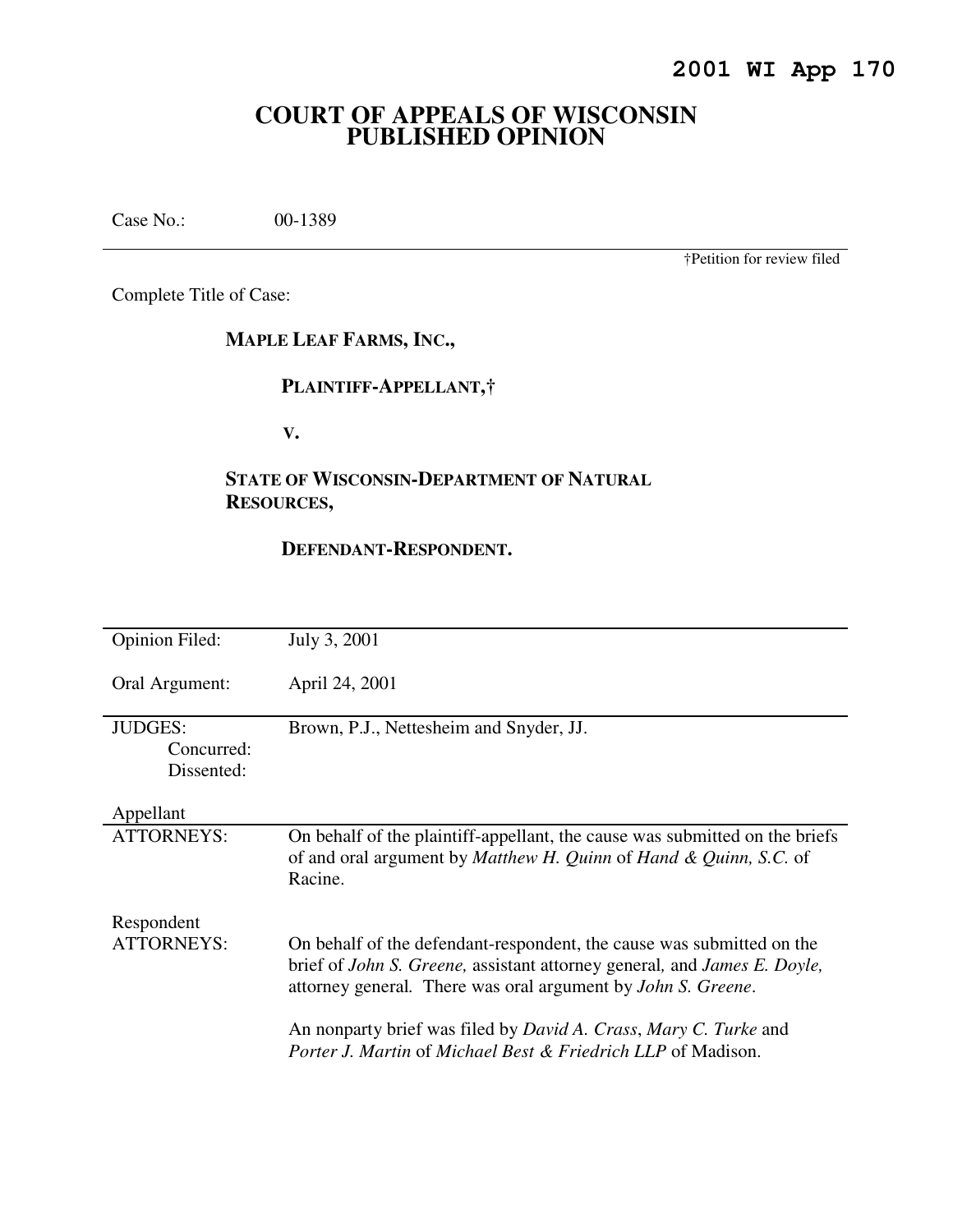# **COURT OF APPEALS DECISION DATED AND FILED**

July 3, 2001

**Cornelia G. Clark Clerk, Court of Appeals of Wisconsin** 

# **2001 WI App 170**

#### **NOTICE**

**This opinion is subject to further editing. If published, the official version will appear in the bound volume of the Official Reports.**

**A party may file with the Supreme Court a petition to review an adverse decision by the Court of Appeals.** *See* **WIS. STAT. § 808.10 and RULE 809.62.** 

**No. 00-1389** 

### **STATE OF WISCONSIN BY IN COURT OF APPEALS**

**MAPLE LEAF FARMS, INC.,** 

 **PLAINTIFF-APPELLANT,** 

 **V.** 

**STATE OF WISCONSIN-DEPARTMENT OF NATURAL RESOURCES,** 

 **DEFENDANT-RESPONDENT.** 

 APPEAL from an order of the circuit court for Racine County: ALLAN B. TORHORST, Judge*. Affirmed.*

Before Brown, P.J., Nettesheim and Snyder, JJ.

¶1 BROWN, P.J. Maple Leaf Farms, Inc. (Maple Leaf) appeals from a trial court order upholding the administrative determination by the Wisconsin Department of Natural Resources (DNR) under the Wisconsin Pollution Discharge Elimination System (WPDES). Specifically, Maple Leaf contends that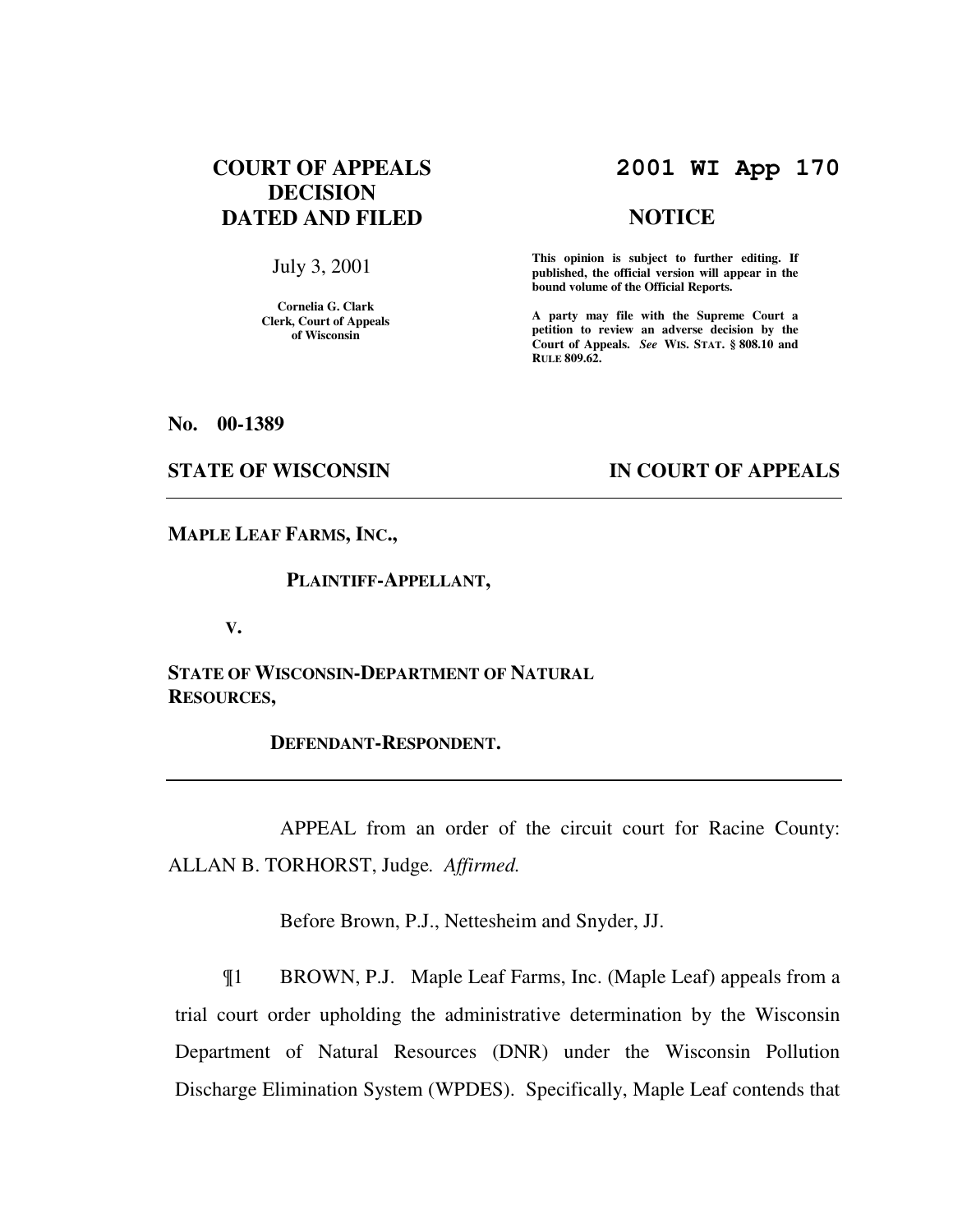No. 00-1389

the DNR has no authority to prescribe conditions under which it landspreads offsite manure generated from its duck-growing facilities. We affirm the decision of the circuit court, which upheld the DNR's authority to regulate Maple Leaf's landspreading of manure.

## FACTS

 ¶2 Maple Leaf is the largest duck producer and processor in Wisconsin. It operates two duck-growing facilities in Racine County. The Downy Duck facility, located in the Town of Dover, houses 100,000 ducks and generates 34,000 tons of manure annually. The Main Farm, located in the Town of Yorkville, houses 250,200 ducks and generates 57,000 tons of manure annually. The operation of each of these facilities results in an actual or potential "discharge of pollutants" into the waters of the state within the meaning of WIS. STAT.  $\S 283.01(5)$  (1999-2000).<sup>1</sup> Because of their size, both Downy Duck and Main Farm are "point sources" subject to the WPDES program, specifically as concentrated animal feeding operations (CAFO) within the meaning of § 283.01(12)(a). Both facilities are also large animal feeding operations within the meaning of WIS. ADMIN. CODE  $\S$  NR 243.04(13).

 ¶3 The manure produced by Maple Leaf's duck operations is valuable as a nutrient supplement for agricultural crops. Some of the manure is applied on fields located on company property, but Maple Leaf also contracts with a number of farmers for land application of the waste. The off-site landspreading is undertaken by Maple Leaf. It transports the manure and applies the waste to the fields using a large piece of equipment called a terregator. The farmers pay

<sup>&</sup>lt;sup>1</sup> All references to the Wisconsin Statutes are to the 1999-2000 version unless otherwise noted.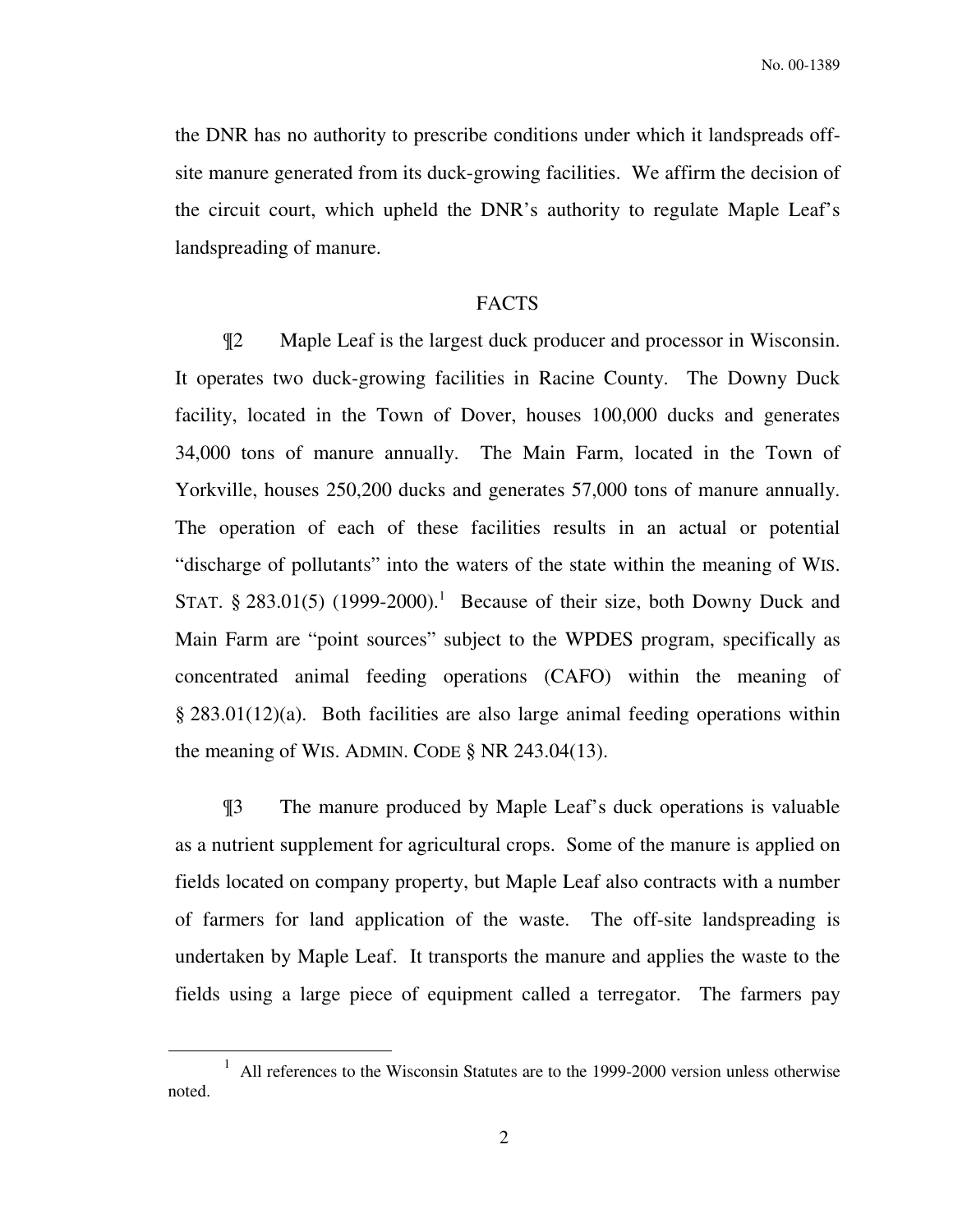Maple Leaf according to the quantity of manure that Maple Leaf applies to their fields.

 ¶4 On June 25, 1997, the DNR issued WPDES wastewater permits to Downy Duck and Main Farm. These permits require Maple Leaf to maintain runoff control structures and to implement procedures for the storage and disposal of animal wastes, including an animal waste management plan. *See* WIS. ADMIN. CODE §§ NR 243.13, 243.14. Maple Leaf sought and obtained a contested case hearing on numerous aspects of the two permits. On this appeal, Maple Leaf raises a single issue: the DNR's authority to regulate the land application of manure on off-site croplands.<sup>2</sup>

### STANDARD OF REVIEW

¶5 This court reviews the agency's decision rather than the decision of the circuit court. *Sea View Estates Beach Club, Inc. v. DNR*, 223 Wis. 2d 138, 145, 588 N.W.2d 667 (Ct. App. 1998). An agency's decision must be upheld when it is based on an accurate interpretation of the law and supported by substantial evidence in the record. WIS. STAT. § 227.57(5), (6). Courts apply one of three levels of deference to an agency's interpretation of a statute: great weight, due weight or de novo. *Secor v. LIRC*, 2000 WI App 11, ¶¶9-10, 232 Wis. 2d 519, 606 N.W.2d 175. The de novo standard applies if construction of the statute involves interpreting the scope of an agency's power. *Capoun Revocable Trust v. Ansari*, 2000 WI App 83, ¶6, 234 Wis. 2d 335, 610 N.W.2d 129. The parties agree that this appeal addresses the scope of the DNR's

<sup>&</sup>lt;sup>2</sup> We heard oral argument on April 24, 2001. In addition to the parties, we heard from amici curiae who had jointly filed a brief in favor of Maple Leaf's appeal. All of the amici parties are Wisconsin permit holders or have members who are permit holders. All such permit holders sell manure as fertilizer for off-site application.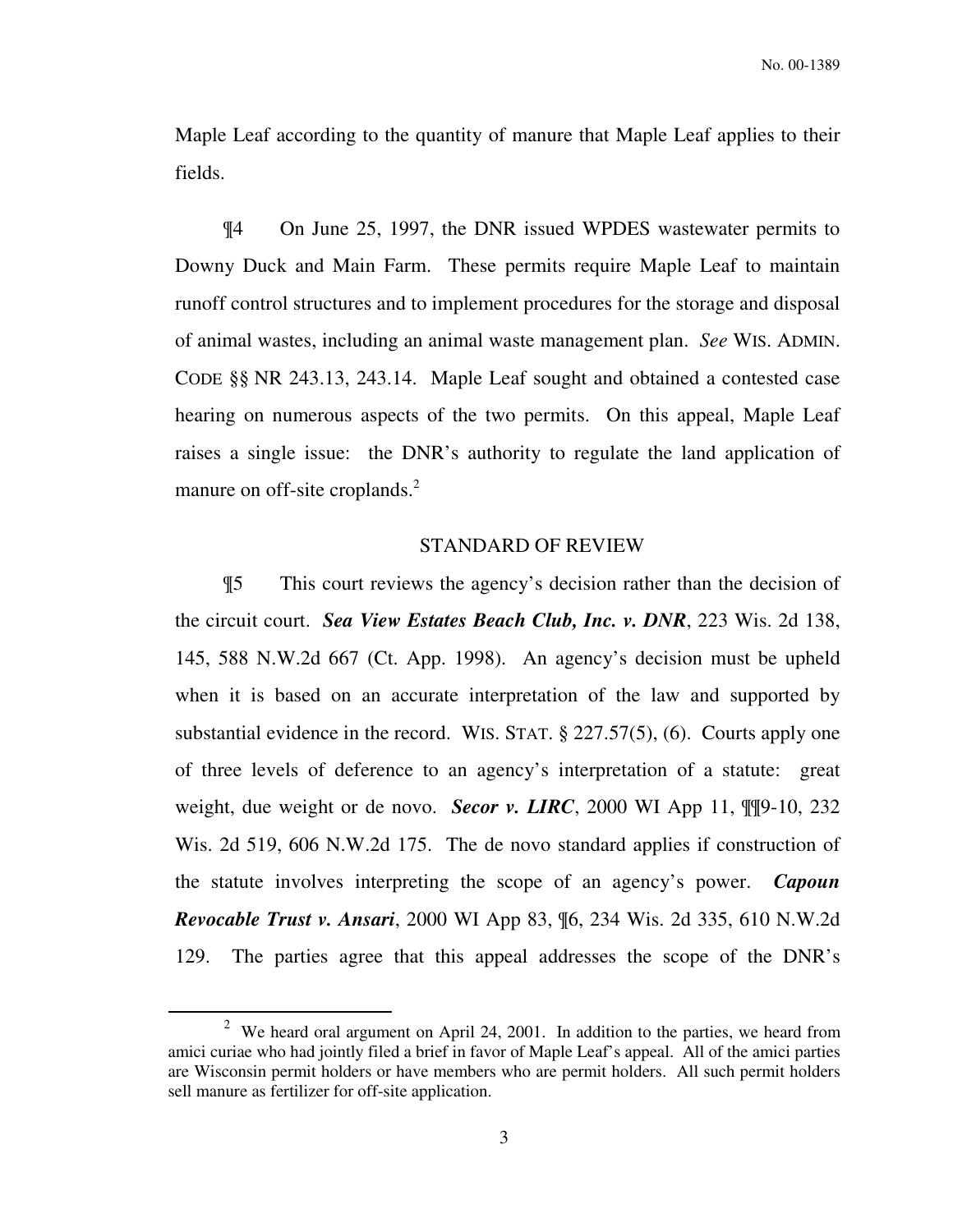authority under the WPDES permit program. Therefore, we engage in a de novo analysis of the applicable law.

#### DISCUSSION

 ¶6 This case arises in the context of striking changes in the livestock production industries. "The character of livestock production in many parts of the world … is changing rapidly and dramatically. Economies of scale, specialization, and regional concentration in all major livestock production sectors have fueled a trend toward fewer, larger operations that confine thousands of animals on limited acreage." Larry C. Frarey and Staci J. Pratt, *Environmental Regulation of Livestock Production Operations*, 9 NAT. RESOURCES & ENV'T 8 (1995). Land disposal is the prevailing manure management strategy for most of these facilities. *Id.* at \*11. Animal waste disposal is thus a prime concern in our state and across the nation. *See generally* J.B. Ruhl, *Farms, Their Environmental Harms, and Environmental Law*, 27 ECOLOGY L.Q. 263, 285-87 (2000).

¶7 According to expert testimony elicited at the administrative hearing, landspreading<sup>3</sup> manure improperly results in the release of pollutants to surface water or groundwater. If applied near streams, or on fields with drainage tile systems, runoff of pollutants into surface waters is likely. Soluble and fixed phosphorus can be carried away by surface water runoff and discharged into nearby surface waters. Runoff of phosphorus adds to the eutrophication of surface water, a condition where the dissolved nutrients stimulate excessive plant growth which can cause oxygen loss and subsequent harm to the fishery. When

<sup>&</sup>lt;sup>3</sup> The term "landspreading" means the specific agricultural practice of applying wastes onto or into soil with mobile equipment such as a tanker truck or manure spreader.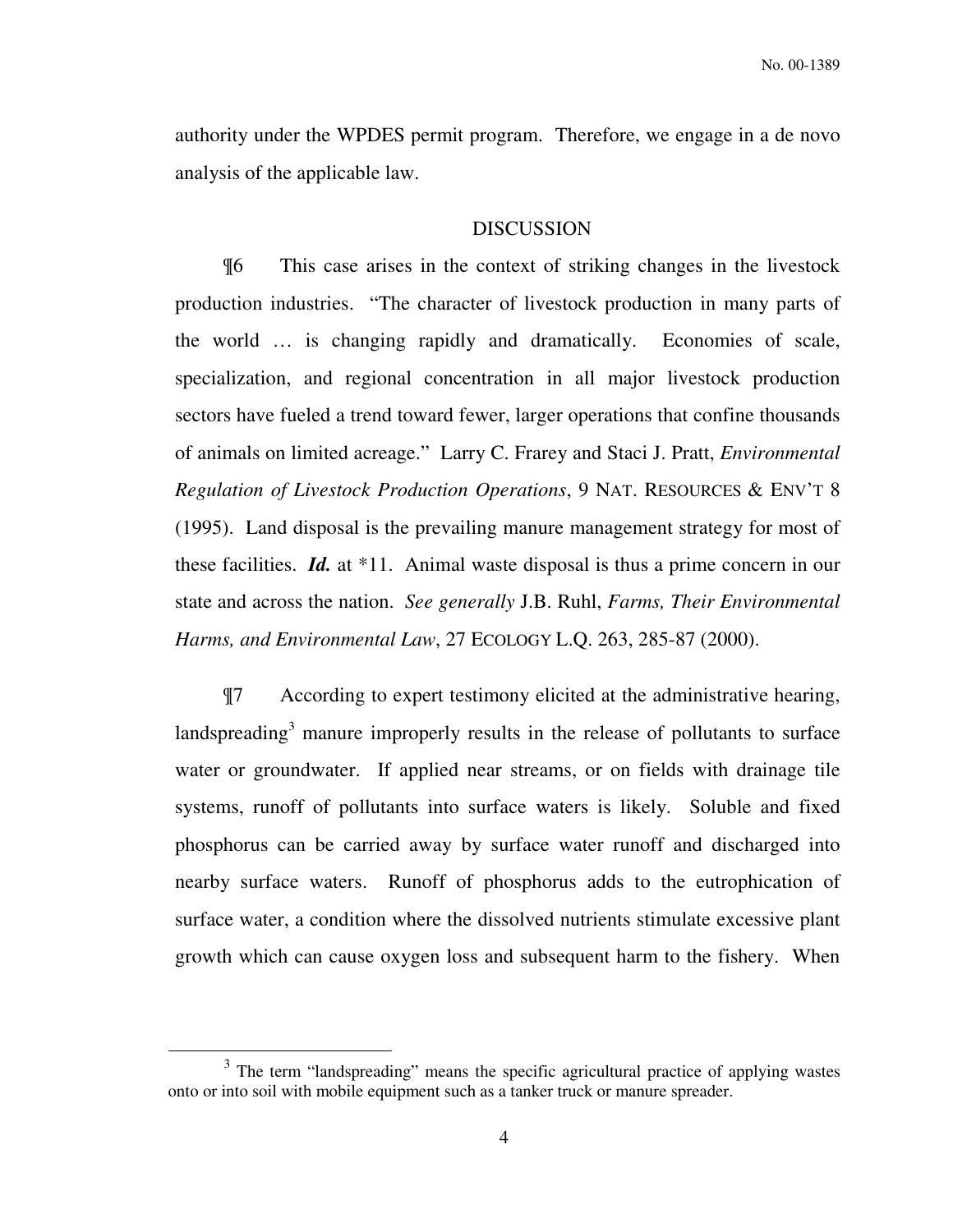nitrogen leaches into groundwater, high levels of nitrate-nitrogen can make groundwater an unsafe source of drinking water.

¶8 To determine whether the DNR may regulate off-site manure applications, we first must determine if the exercise of such authority has been granted by the legislature. This requires the interpretation of the WPDES enabling statute contained in WIS. STAT. ch. 283. If the statute confers this authority, we must then look to WIS. ADMIN. CODE ch. NR 243, which contains the rules governing animal waste management, to determine if these rules encompass off-site manure applications.

 ¶9 We preface our analysis with a brief review of the federal and state water pollution control programs. The federal Clean Water Act (CWA) prohibits the discharge of any pollutant by any person to navigable waters from any point source. 33 U.S.C. §§ 1311(a), 1362(12) (2000). "Pollutant" includes "solid waste" and "agricultural waste." *Id.* at § 1362(6). A "point source" includes "any discernible, confined and discrete conveyance" such as a ditch, channel or conduit, as well as any "concentrated animal feeding operation" (CAFO). *Id.* at § 1362(14). The CWA allows a point source to discharge pollutants only pursuant to the terms of a National Pollutant Discharge Elimination System (NPDES) permit. In contrast to most industrial and municipal point sources that discharge effluent under NPDES permits, CAFOs are subject to a "no discharge" effluent limitation.<sup>4</sup> Frarey & Pratt, *supra*, at \*9. The "best available technology economically achievable" used by most CAFOs to satisfy the no discharge

<sup>&</sup>lt;sup>4</sup> An effluent limitation is a measurement of pollutant discharge taken at the source. *Niagara of Wis. Paper Corp. v. DNR*, 84 Wis. 2d 32, 54, 268 N.W.2d 153 (1978).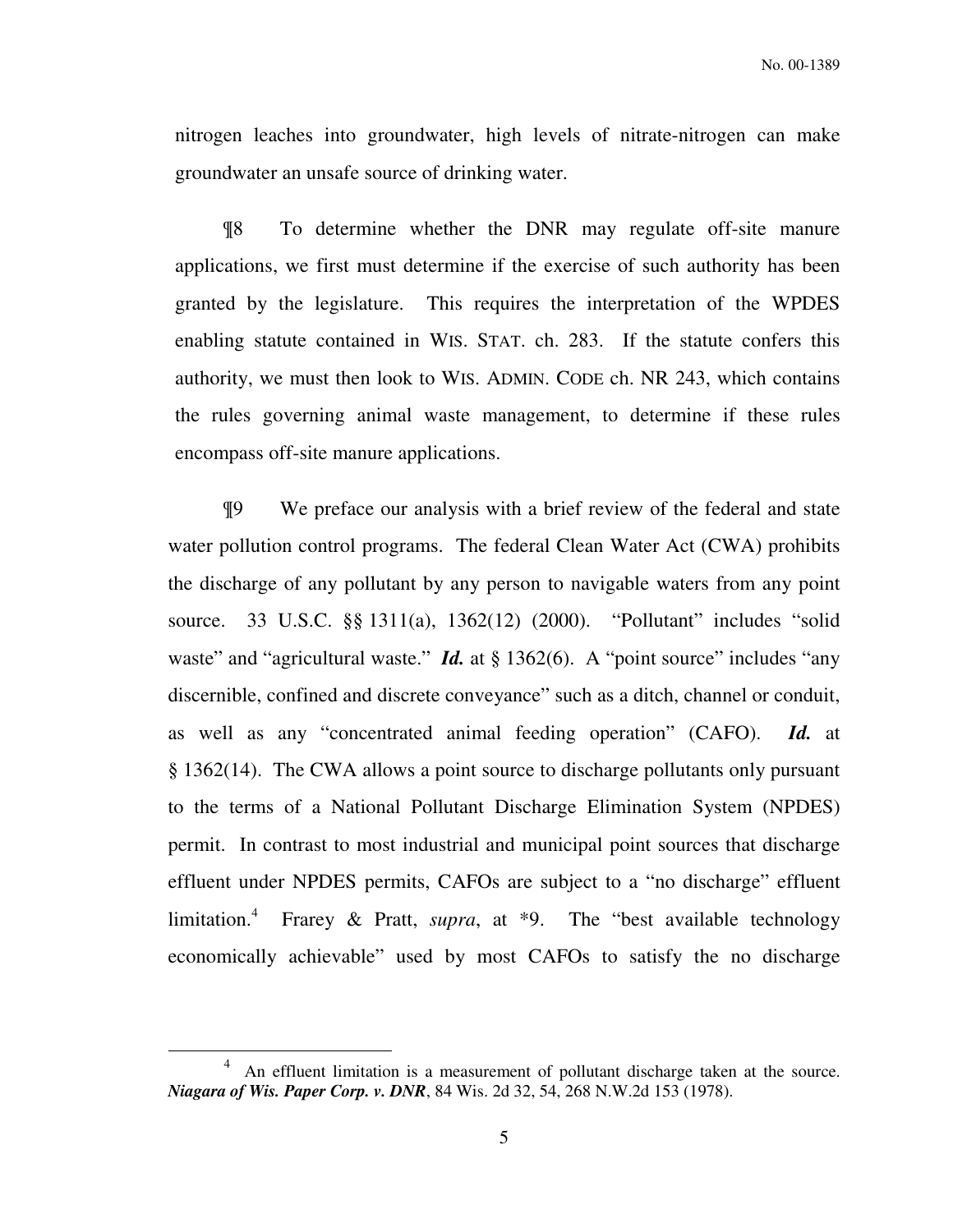effluent limitation consists of one or more large lagoons or holding ponds to capture storm water runoff and process generated wastewater. *Id*. at \*10.

¶10 The CWA authorizes states to implement their own permit programs as long as the state programs impose standards at least as stringent as those of the federal program. *Niagara of Wis. Paper Corp. v. DNR*, 84 Wis. 2d 32, 38, 268 N.W.2d 153 (1978). The WPDES program differs from the CWA in two important respects. First, it defines waters of the state, which are subject to regulatory protection, to include groundwater, WIS. STAT. § 283.01(20), whereas waters of the United States, as defined in 40 C.F.R. § 122.2 (2001), do not include groundwater. *Vill. of Oconomowoc Lake v. Dayton Hudson Corp.*, 24 F.3d 962, 965 ( $7<sup>th</sup>$  Cir. 1994) (congressional decision to exclude groundwater from CWA based upon complex jurisdictional issues). Second, the Wisconsin legislature has authorized the DNR to establish more stringent effluent limitations if necessary to meet water quality standards. WIS. STAT. § 283.13(5).

¶11 According to Maple Leaf, a key provision of the enabling statute is the uniformity provision contained in WIS. STAT. § 283.11(2):

> [A]ll rules promulgated by the [DNR] under this chapter as they relate to point source discharges, effluent limitations, municipal monitoring requirements, standards of performance for new sources, toxic effluent standards or prohibitions and pretreatment standards shall comply with and not exceed the requirements of the [CWA] and regulations adopted under that act.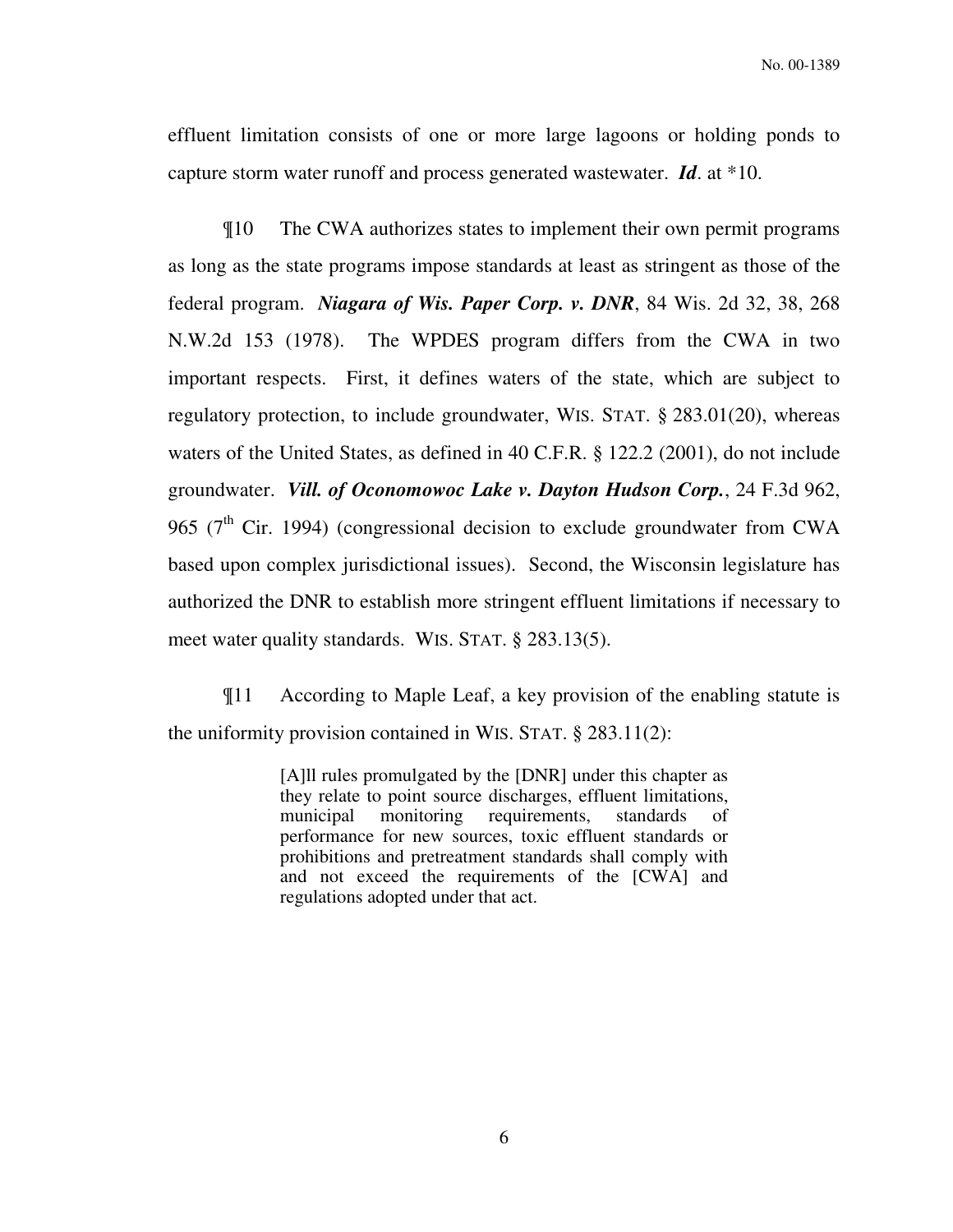Maple Leaf asserts that because the federal program does not regulate off-site manure spreading,<sup>5</sup> the uniformity provision effectively eliminates the DNR's authority to impose permit conditions on this activity.

 ¶12 The DNR asserts that its authority to regulate this activity originates in a broad delegation of power enunciated in WIS. STAT. § 283.001, and its authority to condition permits on compliance with groundwater protection standards under WIS. STAT. § 283.31. The DNR further asserts that the uniformity provision is not applicable to permit conditions that are neither standards nor effluent limitations per se. We now turn the discussion to the legislation that establishes the WPDES program.

 ¶13 "An administrative agency has only those powers which are expressly conferred or can be fairly implied from the statutes under which it operates." *Oneida County v. Converse*, 180 Wis. 2d 120, 125, 508 N.W.2d 416 (1993). WISCONSIN STAT. ch. 283 does not expressly authorize the DNR to regulate off-site manure applications; therefore, we must determine whether such regulatory power is fairly implied from the language of the statute. "Any reasonable doubt as to the existence of an implied power in an agency should be resolved against the exercise of such authority." *Kimberly-Clark Corp. v. PSC*, 110 Wis. 2d 455, 462, 329 N.W.2d 143 (1983). Furthermore, in construing a statute, the main goal is to discern the intent of the legislature and give it effect. *State ex rel. Frederick v. McCaughtry*, 173 Wis. 2d 222, 225, 496 N.W.2d 177

<sup>5</sup> The DNR does not dispute that off-site manure applications are exempt from the NPDES program. *See* Guide Manual on NPDES Regulations for Concentrated Animal Feeding Operations, EPA 833-B-95-001 (December 1995), issued by the United States Environmental Protection Agency ("[T]he CWA does not regulate manure spreading once the manure leaves the property where it was generated. The CAFO … is only responsible for complying with NPDES permit requirements relative to any manure spreading on-site.").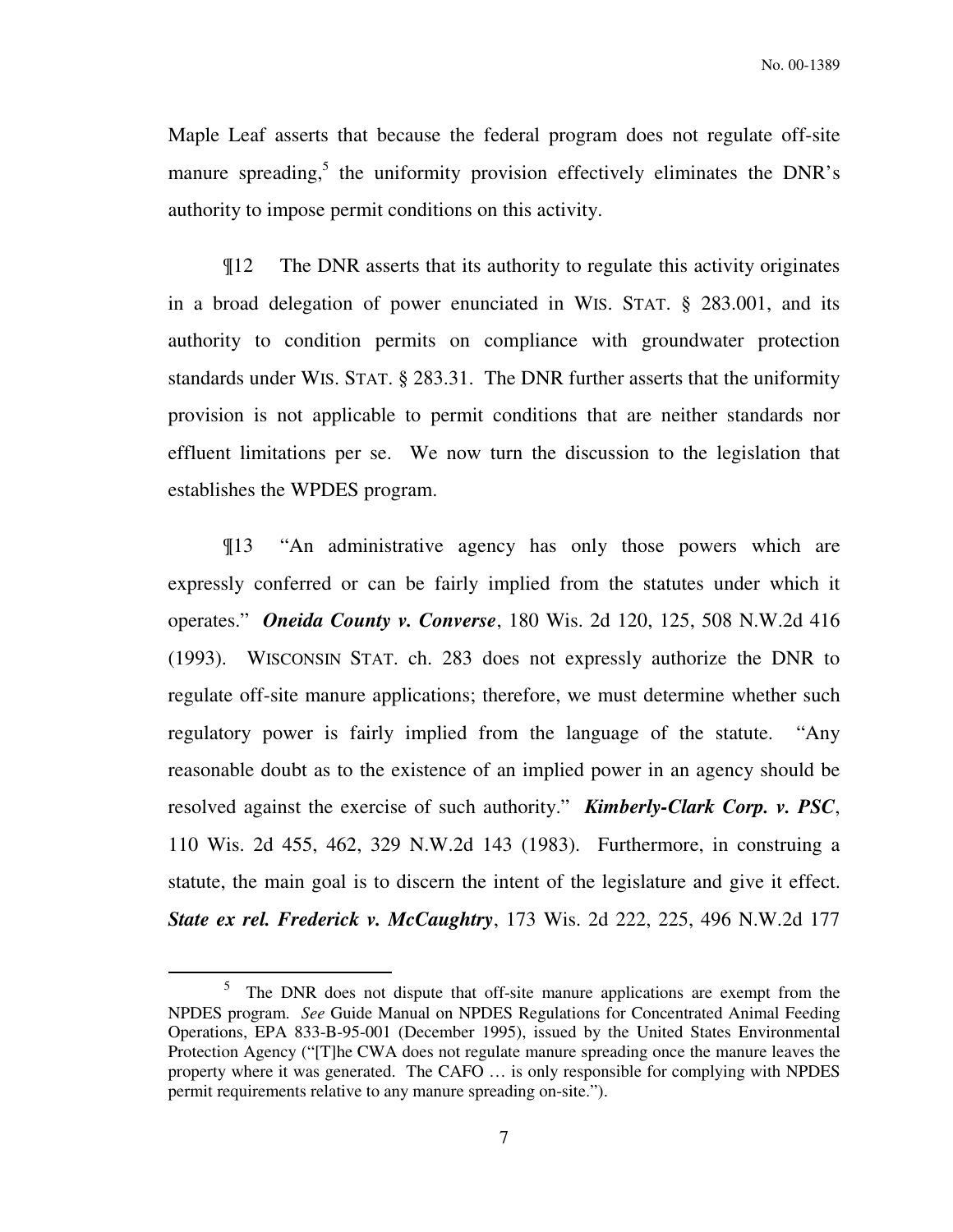(Ct. App. 1992). We first look to the plain language of the statute; only if it is ambiguous do we turn to extrinsic aids such as legislative history. *State ex rel. Dieckhoff v. Severson*, 145 Wis. 2d 180, 189-90, 426 N.W.2d 71 (Ct. App. 1988).

 ¶14 WISCONSIN STAT. § 283.001(1) sets forth the policy and purpose of Wisconsin's WPDES program. It recognizes that

> [u]nabated pollution of the waters of this state continues to … endanger public health; to threaten fish and aquatic life, scenic and ecological values; and to limit the domestic, municipal, recreational, industrial, agricultural and other uses of water. It is the policy of this state to restore and maintain the chemical, physical, and biological integrity of its waters to protect public health, safeguard fish and aquatic life and scenic and ecological values, and to enhance the domestic, municipal, recreational, industrial, agricultural, and other uses of water.

 ¶15 The legislature granted the DNR "all authority necessary to establish, administer and maintain a state pollutant discharge elimination system to effectuate the policy set forth under sub. (1) and consistent with all the requirements of the federal water pollution control act." WIS. STAT. § 283.001(2). This broad grant of power authorizes the DNR to implement a permit program that protects groundwater as well as surface water. As we noted previously, in this respect, the state regulatory program is broader and more stringent than the federal program. This far-reaching power complements the DNR's broad regulatory power to protect waters of the state in other legislative enactments as well.<sup>6</sup>

 $<sup>6</sup>$  For example, WIS. STAT.  $§$  281.11 charges the DNR to "protect, maintain and improve</sup> the quality and management of the waters of the state, ground and surface, public and private…. A comprehensive action program directed at all present and potential sources of water pollution whether home, farm, recreational, municipal, industrial or commercial is needed to protect human life and health … and domestic, municipal, recreational, industrial, agricultural and other uses of water." Similarly, WIS. STAT. § 281.12(1) grants the DNR "general supervision and control over the waters of the state…. The [DNR] also shall formulate plans and programs for the prevention and abatement of water pollution and for the maintenance and improvement of water quality."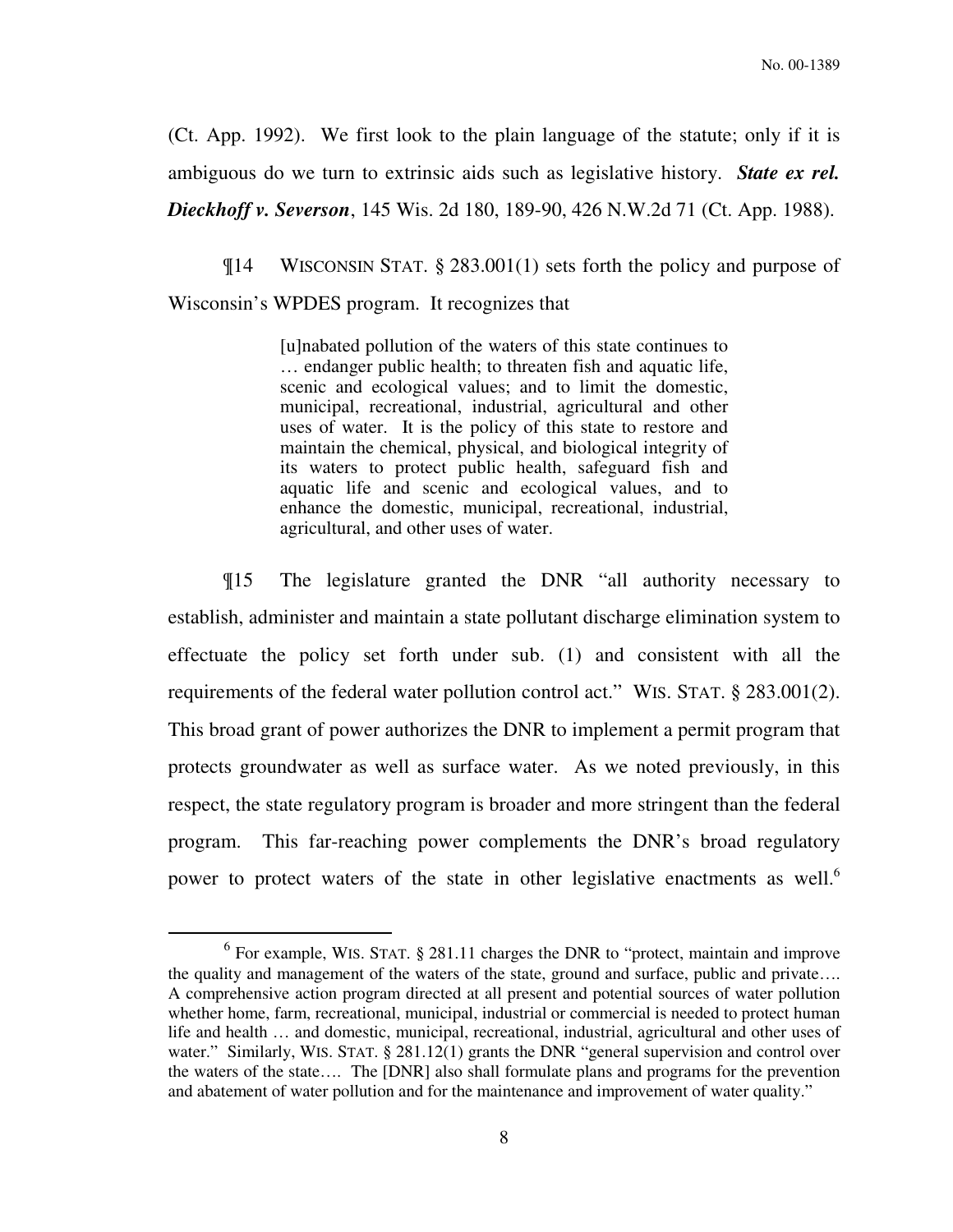Reading § 283.001(1) and (2) together, we find that the enabling statute clearly and unambiguously empowers the DNR to regulate where groundwater may be affected by the discharge of pollutants. We perceive no implication that the legislature intended to limit the DNR's authority to protect waters of the state to discharges of pollutants occurring on sites owned by the discharger.<sup>7</sup>

 ¶16 Maple Leaf asserts that the uniformity provision constricts the authority of the DNR to regulate off-site by providing that state rules "as they relate to point source discharges [and] effluent limitations … shall comply with and not exceed the requirements of the federal water pollution control act … and regulations adopted under that act." WIS. STAT. § 283.11(2). This provision appears in subchapter III entitled "Standards; Effluent Limitations." We agree with the position of the DNR that this provision applies only where the federal program regulates the activity in question, for example, where the EPA has imposed specific discharge limits for defined categories of industrial discharges and the DNR has superimposed more stringent limits. It would not apply where the federal government has chosen not to regulate at all.

 $<sup>7</sup>$  The amici parties assert that the DNR cannot rely on a statute's statement of purpose to</sup> confer authority on an agency. *See Rusk County Citizen Action Group, Inc. v. DNR*, 203 Wis. 2d 1, 9, 552 N.W.2d 110 (Ct. App. 1996). Their reliance on *Rusk* is misplaced. In *Rusk*, the court had to determine whether the statement of purpose in the Metallic Mining Reclamation Act authorized the DNR to ban all sulfide mineral mining in Wisconsin. The court observed that the statute required the DNR to establish standards and administer a permit application process to be implemented on a case-by-case basis. *Id.* at 8. The court concluded that a rule banning sulfide mineral mining would be inconsistent with the statute's permit program. *Id*. In distinguishing **Rusk** from the case before us, we note the obvious: the DNR is not seeking to ban all applications of manure on off-site croplands. Indeed, if it were we would have to agree with the court in *Rusk* that the statement of purpose cannot be read to empower the DNR to ban all activities that might adversely affect water quality. *Id*. at 10. Instead, the DNR is seeking to provide a permit upon meeting conditions imposed by it under its statutory authority.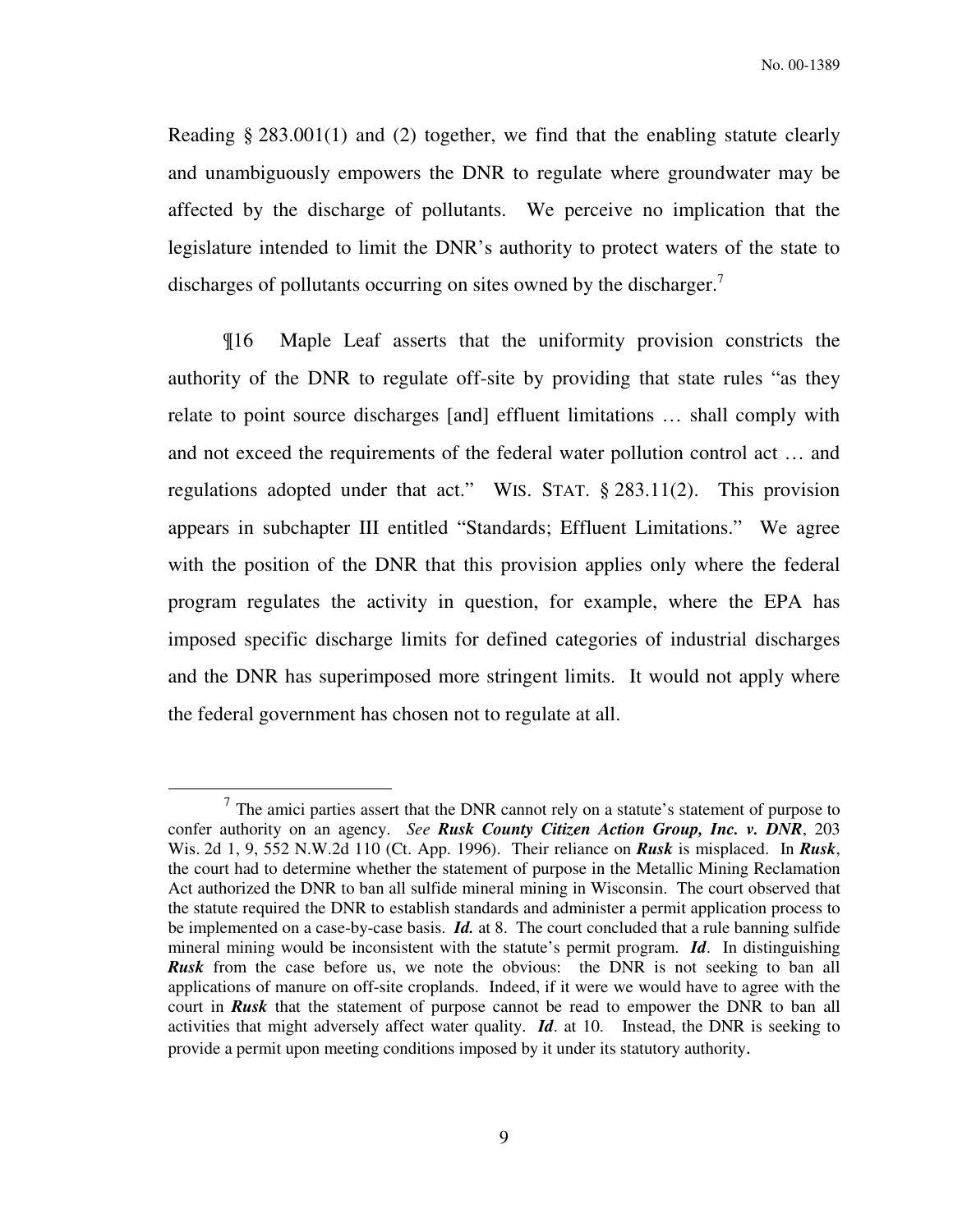¶17 In addition, all parties agreed at oral argument that the permit conditions are not effluent limitations for purposes of the exception to the uniformity provision contained in WIS. STAT. § 283.13(5) of subchapter III. If these permit conditions are not effluent limitations under the exception, then they cannot be effluent limitations for any other purpose under subchapter III, including the uniformity provision. The case law cited by Maple Leaf supports our interpretation.

 ¶18 In *Niagara of Wisconin Paper Corp.*, 84 Wis. 2d at 39-40, the EPA established specific phosphorus effluent standards for paper mills nationwide which were less stringent than the standards contained in permits the DNR had previously issued to Wisconsin paper producers. The court ruled that the DNR was required to modify the permits to conform to the phosphorus standards established by the EPA. *Id.* at 56-57. Maple Leaf has not presented us with any similar EPA categorical standards or limitations that are applicable in this case.

 ¶19 The other case cited by Maple Leaf, *Wisconsin Electric Power Co. v. DNR*, 93 Wis. 2d 222, 287 N.W.2d 113 (1980), also involved a categorical effluent limitation. That case involved challenges to chlorine limits in wastewater discharge permits issued to a Wisconsin utility for discharges from its power plants. The court held that the limits were de facto rules, although they had not been formally promulgated. *Id.* at 240. Because the state chlorine limits were more stringent than the federal limits, the court held that the permits violated the uniformity provision. *Id*. at 242-43.

 ¶20 Maple Leaf's uniformity argument is most compelling for end-ofpipe discharges where the EPA imposes specific discharge limits from defined categories of pollution sources, such as paper mills and power plants. It is not as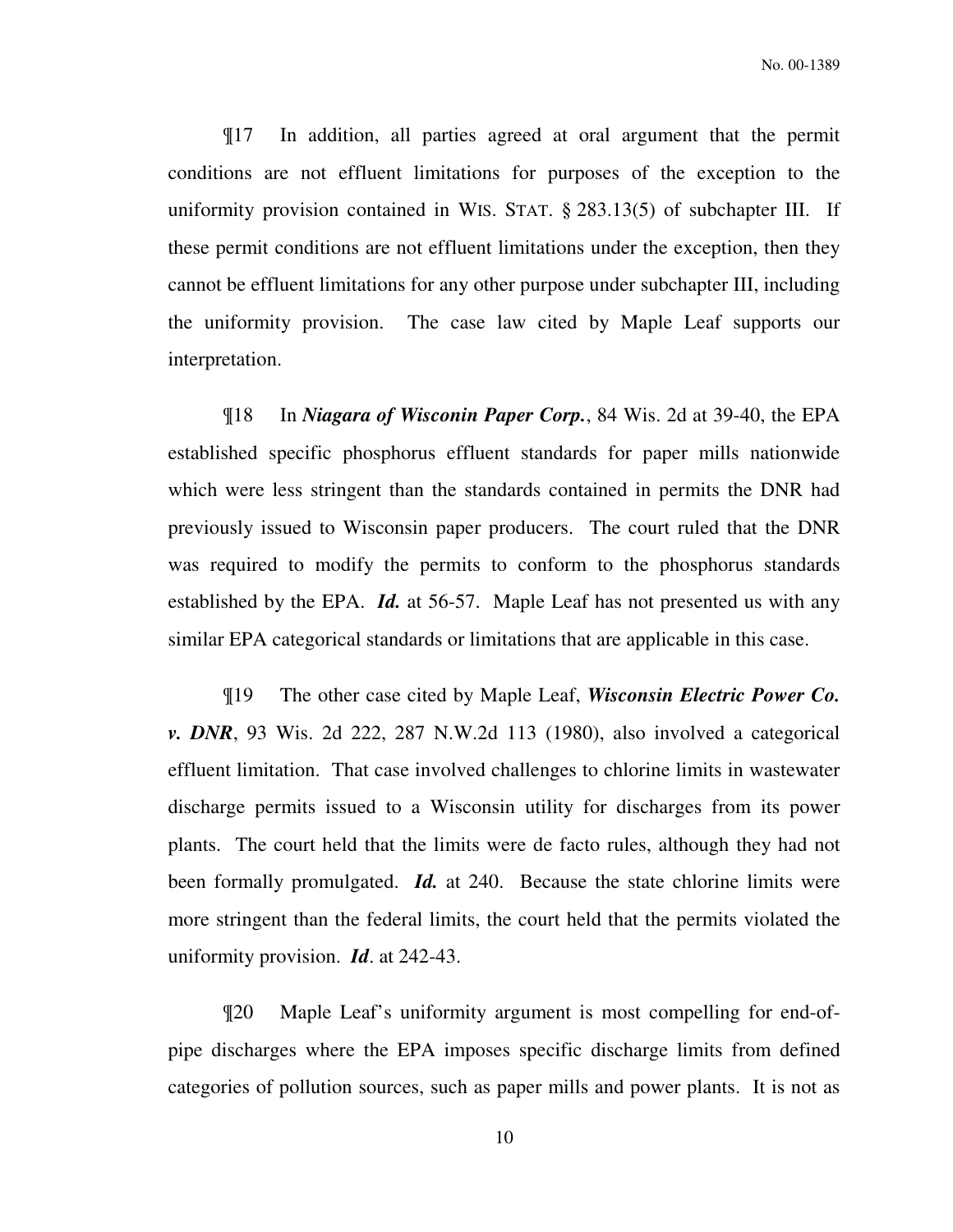compelling in this instance where the federal government has chosen not to regulate and where the permit conditions involve not effluent limitations per se but rather preventive environmental practices, including maintenance of a manure management plan, a daily log and an annual spreading report. Therefore, we conclude that in the context of regulating a CAFO's manure applications, the broad grant of authority contained in WIS. STAT. § 283.001(2) is not limited by WIS. STAT. § 283.11(2).

¶21 Having concluded that the uniformity provision is not relevant to our statutory analysis, we must now consider whether the DNR's authority in WIS. STAT. § 283.001(2) can be harmonized with WIS. STAT. § 283.31 for conferring authority to regulate off-site applications of manure. Section 283.31 is found in subchapter IV entitled "Permits" and contains the following relevant language:

> **283.31 Water pollutant discharge elimination system; permits, terms and conditions.** (1) The discharge of any pollutant into any waters of the state … by any person is unlawful unless such discharge … is done under a permit issued by the department under this section ….

….

 **(3)** The department may issue a permit under this section for the discharge of any pollutant … upon condition that such discharges will meet all the following, whenever applicable:

(a) Effluent limitations.

(b) Standards of performance for new sources.

(c) Effluent standards, effluent prohibitions and pretreatment standards.

(d) Any more stringent limitations, including those:

 1. Necessary to meet federal or state water quality standards, or schedules of compliance established by the department ….

….

(f) Groundwater protection standards established under ch. 160.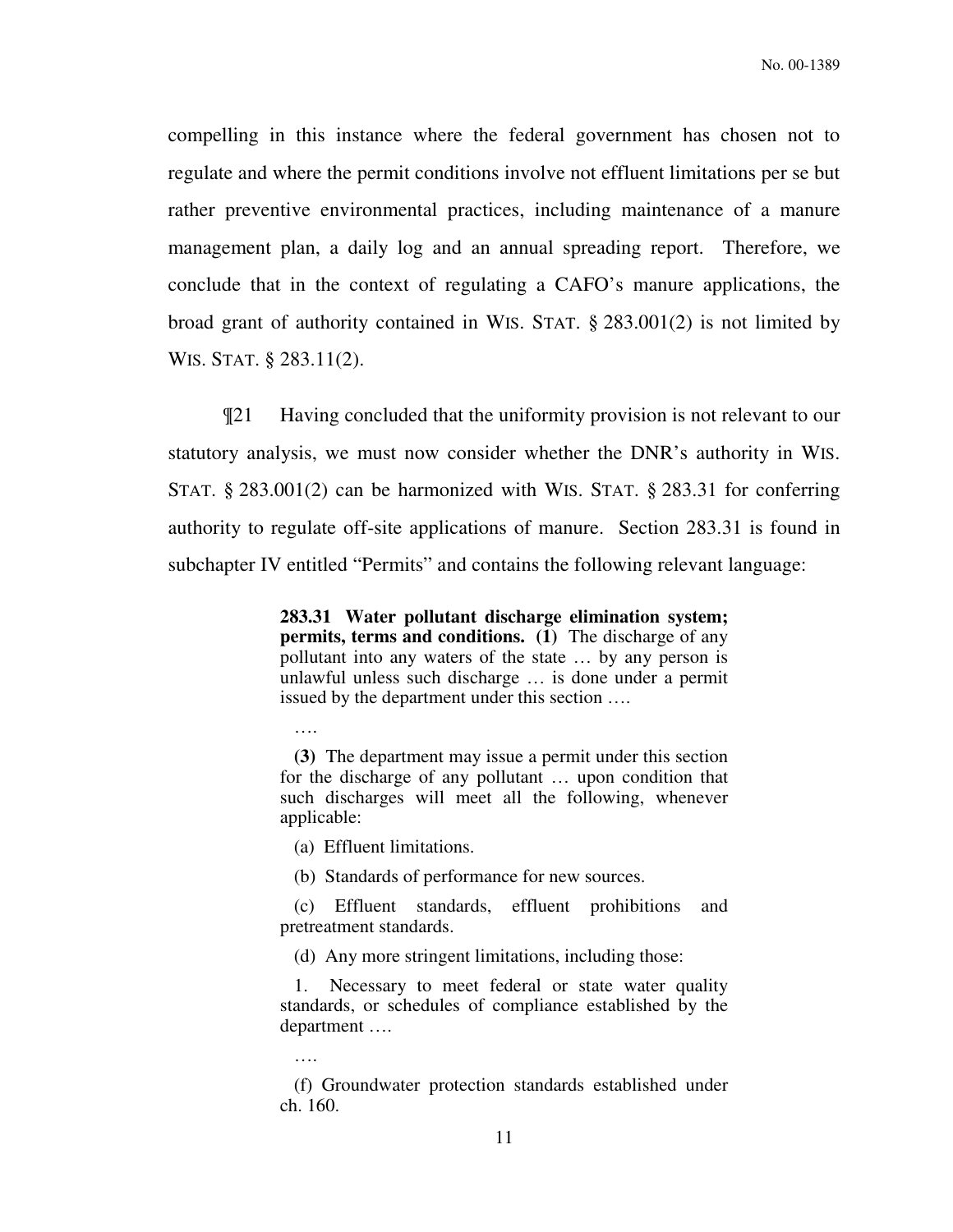**(4)** The department shall prescribe conditions for permits issued under this section to assure compliance with the requirements of sub. (3).…

¶22 Looking at WIS. STAT. § 283.31(1), the first sentence explicitly states that if a person discharges any pollutant into waters of the state, such discharge will be unlawful unless it is done in compliance with a permit. WISCONSIN STAT. § 283.01(5) defines "discharge of pollutants" as the addition of any pollutant to the waters of this state from any point source. Section 283.01(12) states that a "point source" means either of the following:

> (a) A discernible, confined and discrete conveyance, including but not limited to any pipe, ditch, channel, tunnel, conduit, well, discrete fissure, container, rolling stock, *concentrated animal feeding operation* … from which pollutants may be discharged … into the waters of the state ….

> (b) A discernable, confined and discrete conveyance of storm water for which a permit is required under s. 283.33(1). (Emphasis added.)

¶23 Maple Leaf does not challenge that it is a concentrated animal feeding operation and therefore a point source subject to the permit requirements of WIS. STAT. § 283.31. Moreover, Maple Leaf does not challenge the DNR's authority under this statute to regulate its spreading of manure on land that it owns. We understand Maple Leaf to argue that this statute cannot be used to authorize the DNR to issue a permit regulating manure applications to off-site croplands. The plain language of the statute does not distinguish between discharges that occur off-site or on-site. The statute's focus is on whether there is a discharge from a point source to waters of the state. We focus our inquiry therefore on whether landspreading of manure off-site is a discharge to waters of the state by Maple Leaf. If we conclude that it is not, then the DNR has no authority under the statute to regulate this activity by permit.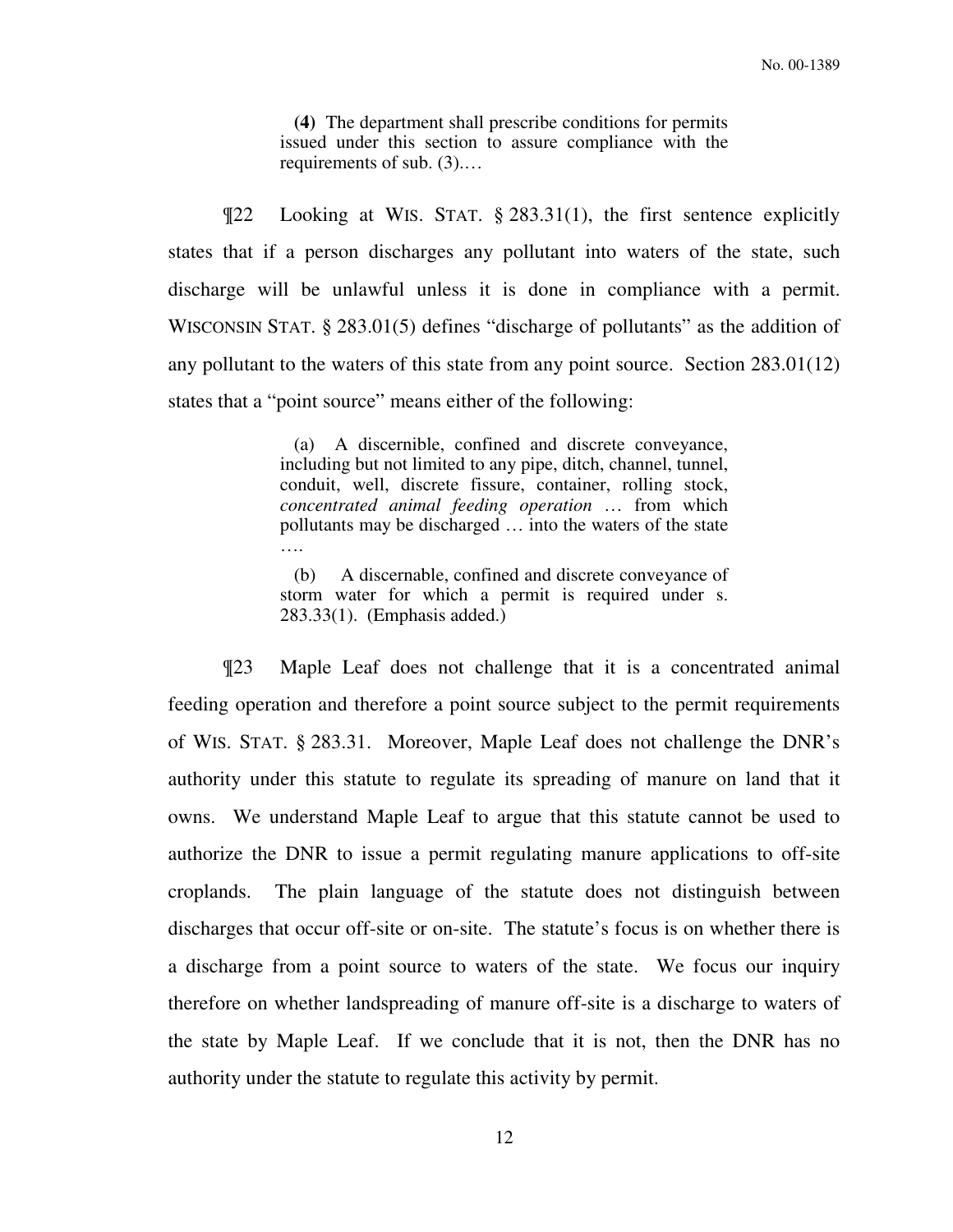¶24 There is no Wisconsin case which has analyzed landspreading practices under the WPDES permit program. In *Concerned Area Residents for the Environment v. Southview Farm*, 34 F.3d 114  $(2^{nd}$  Cir. 1994), the Second Circuit held that the entire farm of a large dairy, not just the barns and pens, was a point source requiring an NPDES permit. Moreover, the Second Circuit ruled that the dairy's method of applying animal manure to its farmlands was a point source because the manure spreaders themselves were point sources. *Id*. at 119. Refusing to apply the CWA's exemption for agricultural storm water discharge, the court determined that any other result would allow farmers to get away with spreading animal waste on fields without regard for absorption capacity or runoff potential. *See id*. at 120-21.

¶25 Similarly, in *Community Ass'n for Restoration of the Environment v. Henry Bosma Dairy*, 65 F. Supp. 2d 1129 (E.D. Wash. 1999), the district court held that wastes removed from NPDES-regulated manure holding ponds and spread on land as fertilizer remain subject to the continuing jurisdiction of the NPDES permit. *See id*. at 1155. As a result of *Bosma*, noncompliance with a permit's waste management practices that results in discharges of runoff from manure laden fields is illegal.

¶26 We find these cases helpful to our determination of whether WIS. STAT. § 283.31 authorizes the DNR to issue permits that encompass manure applications to off-site croplands. We agree with the courts in *Bosma* and *Southview Farm* that a CAFO includes not only the ground where the animals are confined, but also the equipment that distributes and/or applies the animal waste produced at the confinement area to fields outside the confinement area. Any overapplication of manure by Maple Leaf through its landspreading activities would then be a discharge, either because of runoff to surface waters or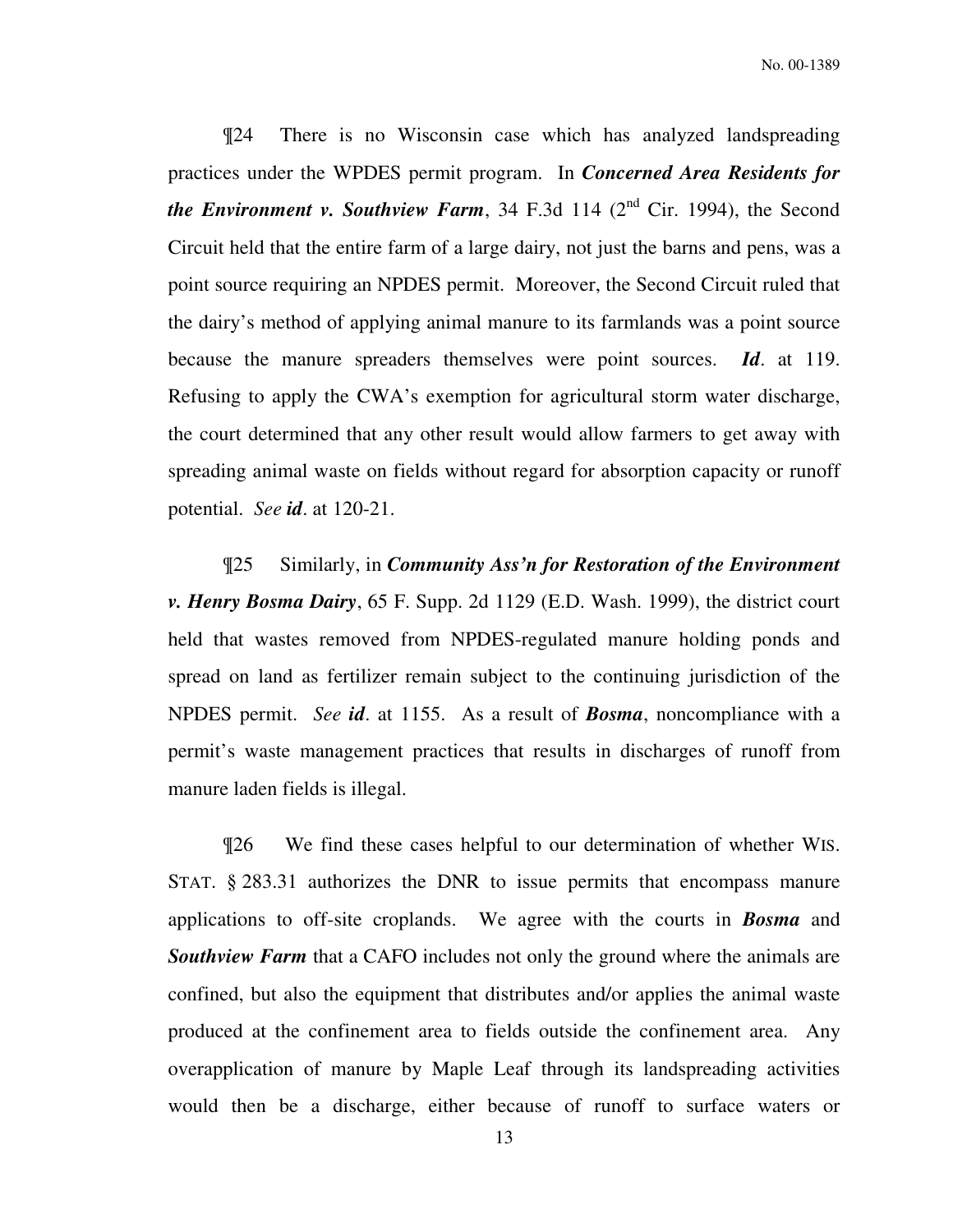percolation of pollutants to groundwater. Because the off-site croplands are used by Maple Leaf to dispose of waste produced at its on-site facility, the permit conditions imposed on Maple Leaf to enforce groundwater protection standards are as applicable to Maple Leaf's off-site landspreading operations as they are onsite. Therefore, because a CAFO's overapplication of manure to fields can be a discharge to groundwater under the statute, we determine that the DNR has authority to issue permits regulating Maple Leaf's off-site landspreading operations.

¶27 Under our analysis of WIS. STAT. §§ 283.001 and 283.31, we conclude that the legislature has conferred authority on the DNR to regulate discharges, in the form of overapplication of manure, by CAFOs regardless of whether the discharge occurs on land owned by the CAFO. We now must determine if WIS. ADMIN. CODE ch. NR 243, governing animal waste management practices, implements this authority.

¶28 We begin by examining the purpose of the animal waste management regulation. "The purpose of this chapter is to establish design standards and accepted animal waste management practices for the large animal feeding operations category of point sources." WIS. ADMIN. CODE § NR 243.01(1). Subsection (2) provides that "[o]nly those animal feeding operations which improperly manage their wastes and as a result cause ground or surface water pollution, or those subject to the requirements for large animal feeding operations will be regulated under this code." WISCONSIN ADMIN. CODE § NR 243.02 further states that this chapter applies to discharges of pollutants resulting from large animal feeding operations within the subcategories specified in § NR 243.11, Table 2. There is no question that Maple Leaf qualifies as a large animal feeding operation category of point source under these provisions and is therefore

14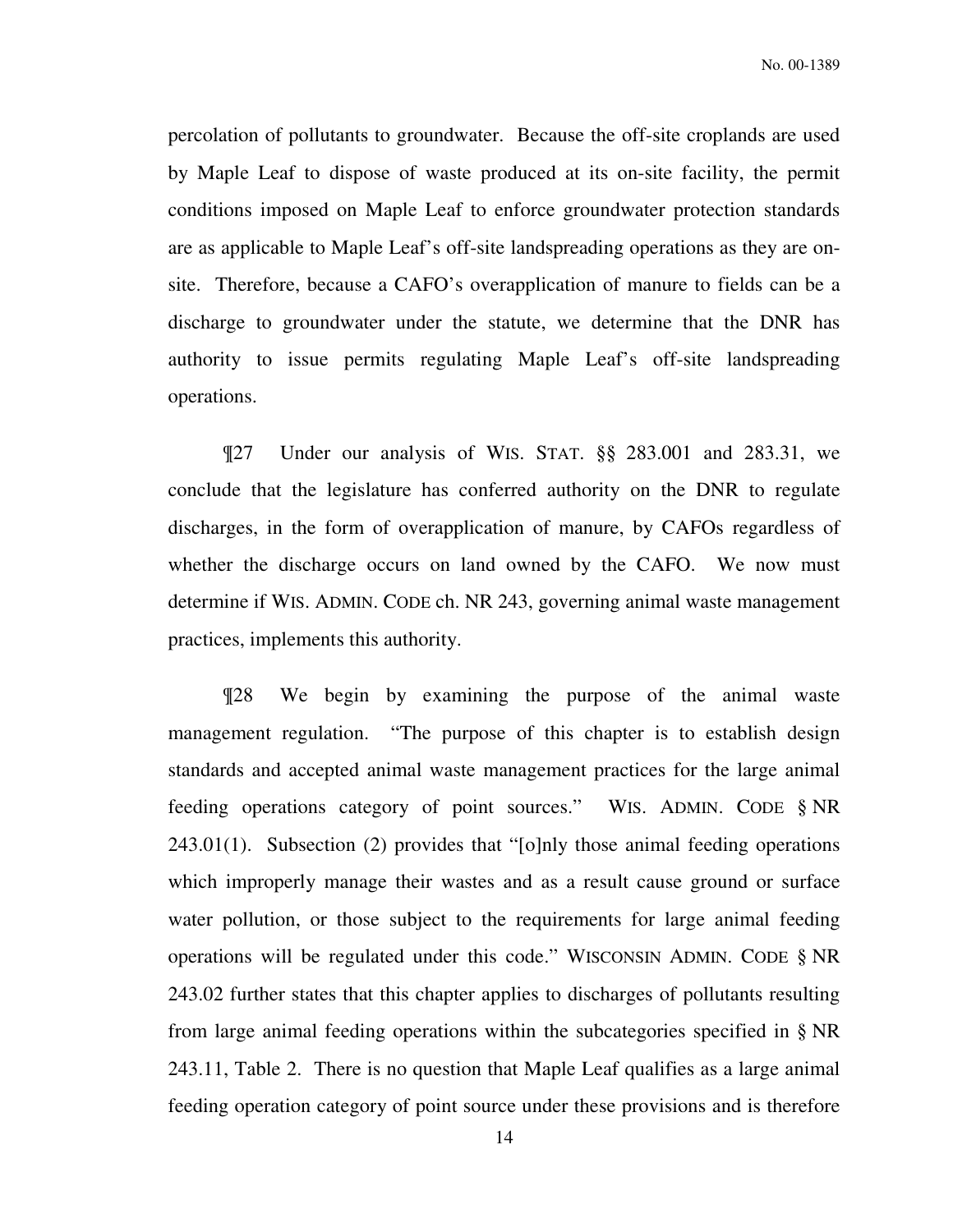subject to the permitting requirements contained in the chapter. Like the enabling statute, these provisions are not concerned with where the discharge occurs with respect to its off-site or on-site location.

¶29 Subchapter II of the regulation requires an owner or operator of a large animal feeding operation to apply for a permit with the DNR. As part of the permit process, the applicant is required to submit an animal waste management plan for approval. In approving the management plan, the DNR is required to consider the following factors:

- 1. Potential impacts on waters of the state due to overapplication of the animal wastes.
- 2. Soil limitations such as permeability, infiltration rate, drainage class and flooding hazard.
- 3. Volume and water content of the waste material.
- 4. Available storage capacity and method of application.
- 5. Nutrient requirements of the crop or crops to be grown on the fields utilizing the animal wastes.

WIS. ADMIN. CODE § NR 243.14(2)(a). The DNR views these measures as creating a pollution prevention program with respect to large animal feeding operations. We agree with the DNR that the effect of these measures is to require permit holders to implement sound environmental practices as a means to enforce compliance with surface and groundwater standards. *See* WIS. STAT. § 283.31(3)(f) (conditioning issuance of permits on compliance with groundwater protection standards established by DNR). In other words, the information sought by the DNR in the waste management plan is the basis for preventing overapplication of manure. Notably, the plain language of  $\S$  NR 243.14(2)(a)1 requires the DNR to consider the "[p]otential impacts on waters of the state due to overapplication" and does not distinguish between on-site and off-site activities. In the same vein,  $\S$  NR 243.14(2)(a)5 refers generically to fields utilizing the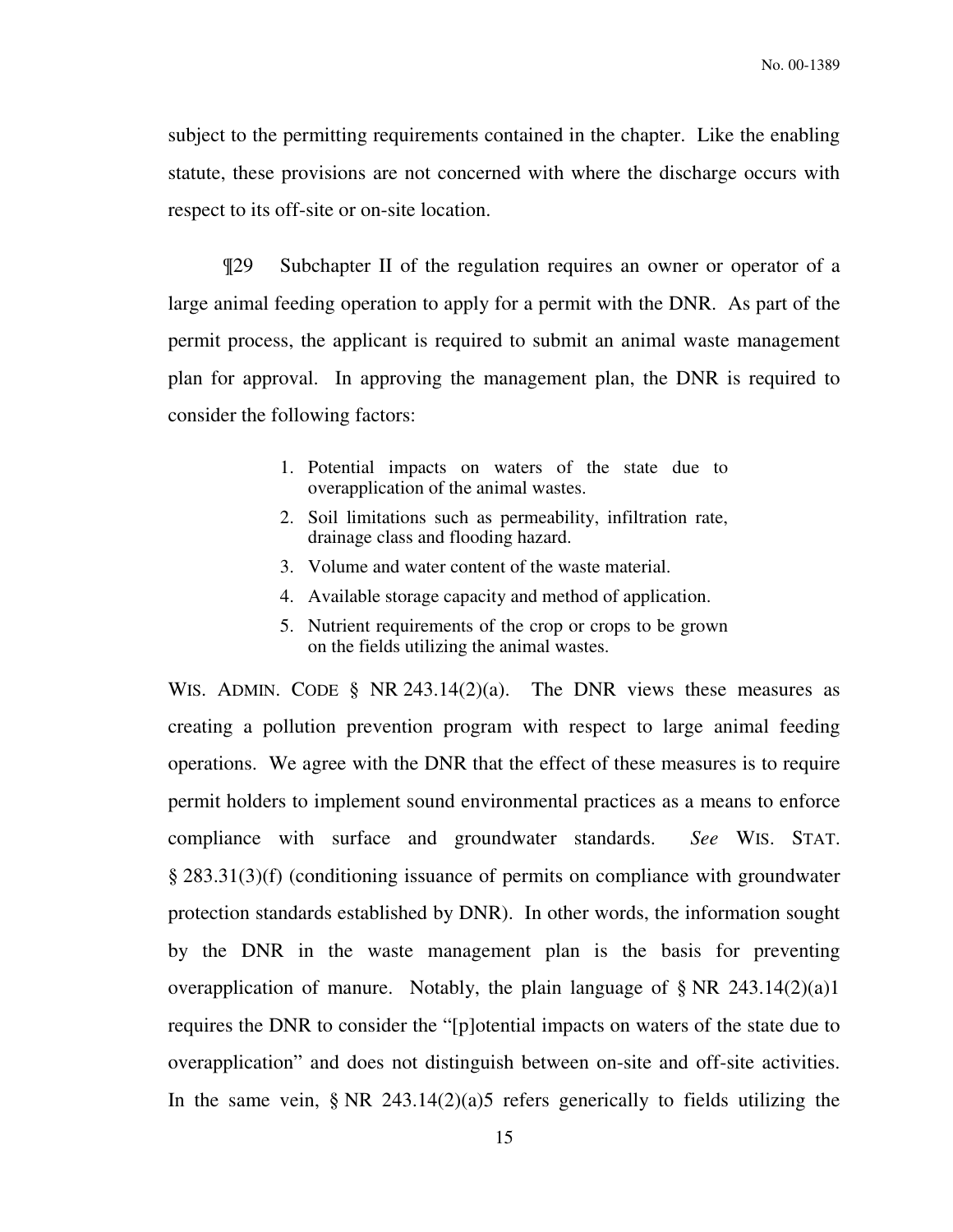animal wastes; there is no distinction made with respect to where the fields are located or who owns them. This reinforces our interpretation of the regulations that the permit conditions may encompass a permit holder's landspreading activities whether they occur on-site or off-site.

¶30 Maple Leaf and the amici curiae argue that even if the DNR has authority to impose permit conditions for off-site manure applications, it must do so by promulgating specific permit conditions by rule pursuant to WIS. STAT. ch. 227. *See Wis. Elec. Power Co.*, 93 Wis. 2d at 236 (finding chlorine limitations contained in WPDES permits to be de facto rules requiring formal rulemaking). We find no merit in this position. In *Wisconsin Electric Power Co.*, the DNR had imposed chlorine limitations in permits issued to power companies. These chlorine limitations were industrial point source effluent limitations which the legislature had explicitly directed must be promulgated by rule.<sup>8</sup> This case, as we have already explained, involves general reporting requirements rather than effluent limitations. Moreover, while WIS. STAT. § 283.31(4) directs the DNR to prescribe conditions for permits to assure compliance with water quality standards, the statute does not require the DNR to promulgate such conditions by rule.

 ¶31 Maple Leaf appears to argue that all permit language must be formally promulgated by rule. Carrying this logic further would result in a situation where permit writers could include in permits only restatements of the precise language contained in the administrative code. This would make the

<sup>&</sup>lt;sup>8</sup> WISCONSIN STAT. § 283.11(1) provides in part:

The department shall promulgate by rule effluent limitations, standards of performance for new sources, toxic effluent standards or prohibitions … for any category or class of point sources established by the U.S. environmental protection agency and for which that agency has promulgated any effluent limitations ….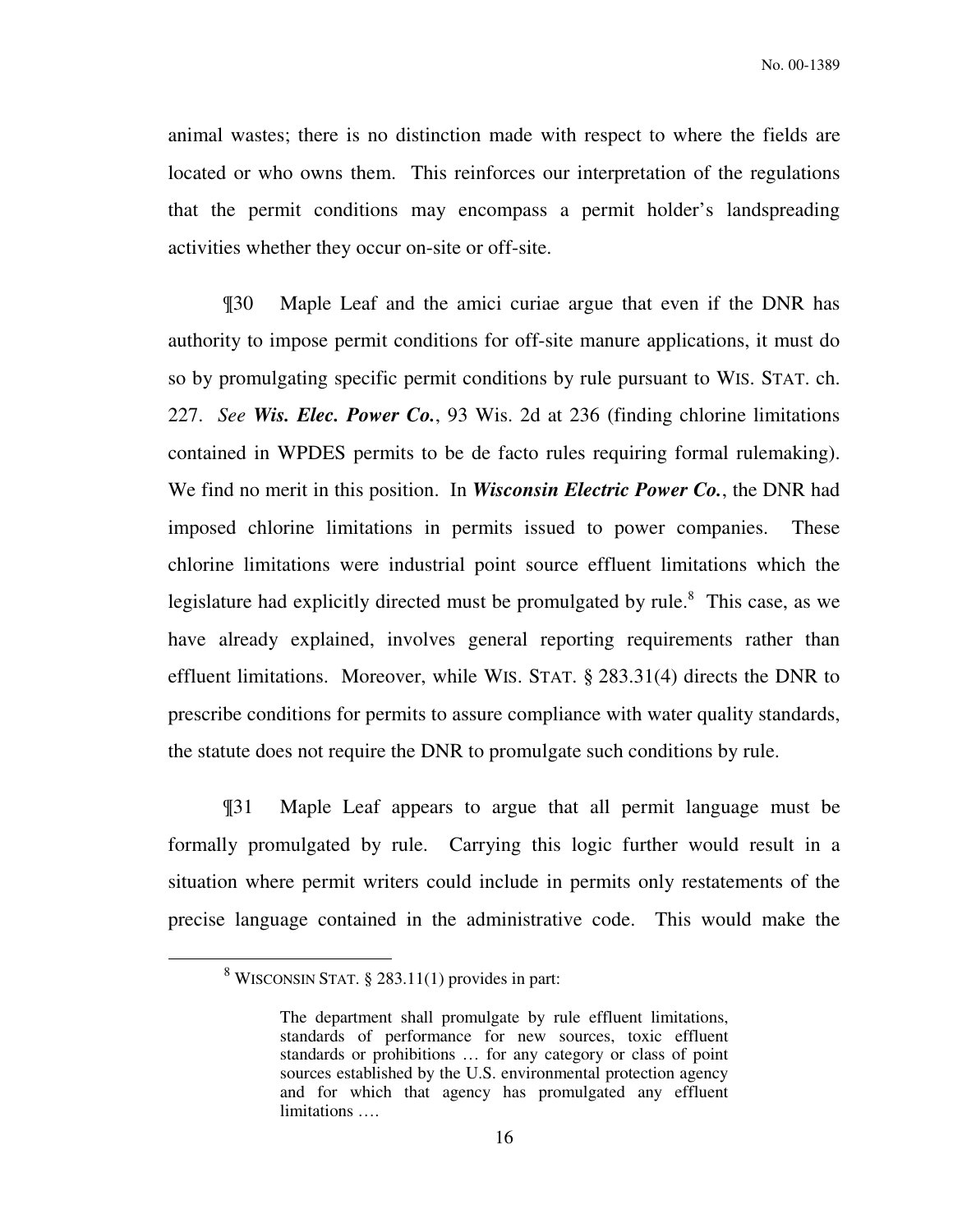issuance of permits an untimely, cumbersome and inflexible exercise that would not benefit permit holders at all. It makes more sense that the legislature would allow the DNR flexibility in drafting conditions in permits. This allows the DNR to work individually with permit holders to fashion permits that more closely balance the specific needs of the permit holder with public environmental concerns.

 ¶32 In fact, the record reveals that Maple Leaf received the benefit of such flexibility in its permits. While most permit holders are required to submit additional spreading sites to the DNR for approval, Maple Leaf is allowed to use a new site seven days after the DNR receives its request if the DNR has not responded within the seven-day time frame. The testimony before the ALJ established that this was a concession by the DNR and no such specific turnaround time is in similar permits issued by the DNR. The ALJ reduced this turnaround time even further, to three days. This unusually beneficial term belies Maple Leaf's assertion that permit conditions should be formally promulgated by rule.

 ¶33 In any event, we agree with the DNR that the conditions that Maple Leaf objects to are essentially restatements of the factors listed in WIS. ADMIN. CODE § NR 243.14(2) and the incorporated technical guidelines and other promulgated water quality and protection standards. We detect no language in the permit conditions that strays so far from the language or requirements of ch. NR 243 that the conditions can be considered new rules.

 ¶34 Maple Leaf's core issue concerns the requirement that it submit nutrient management plans for off-site applications. Nutrient management plans require Maple Leaf to report the quantity of manure to be spread, the nutrient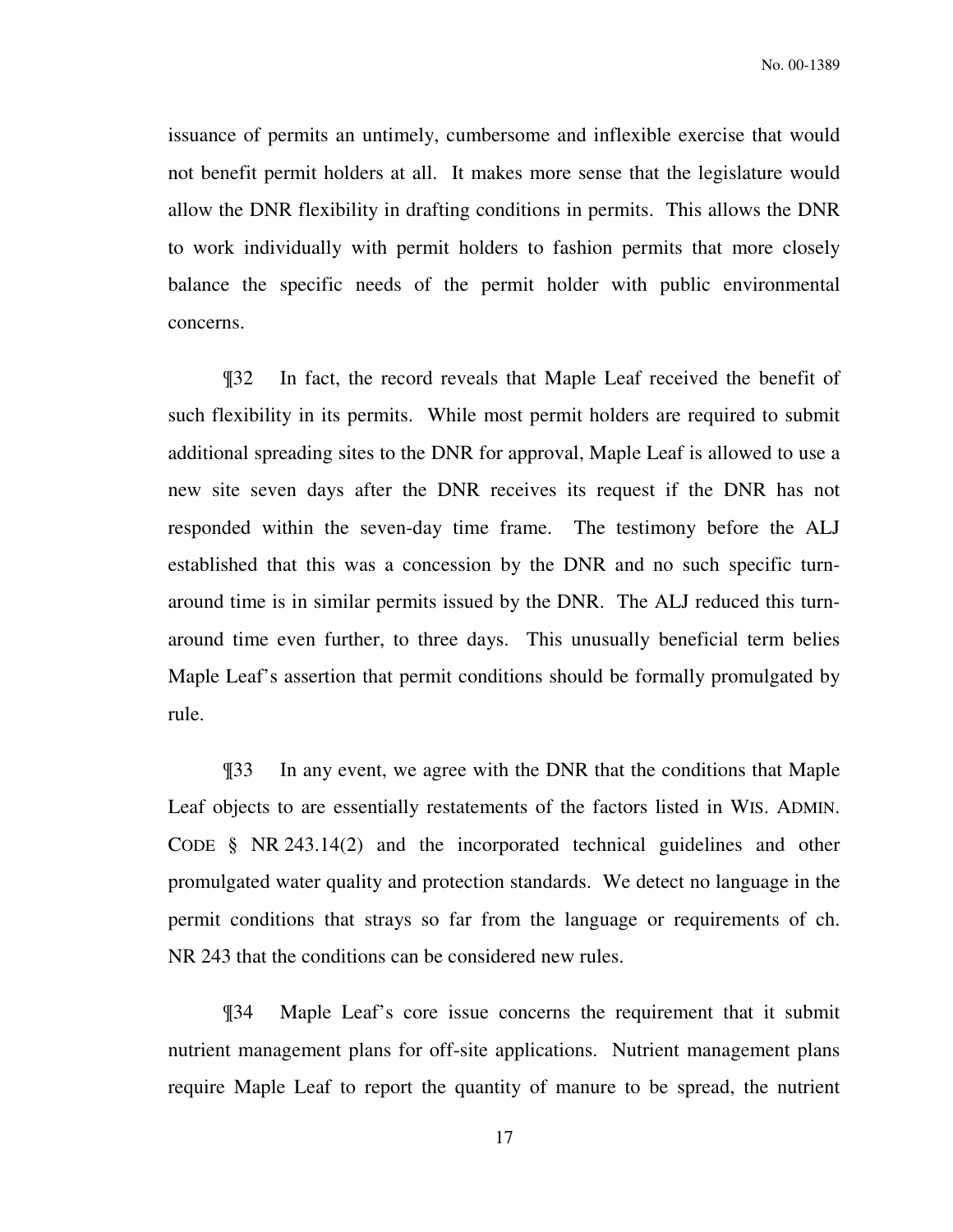needs of the crop and the corresponding nutrient content of the manure to be spread. This information insures manure application only at agronomic rates (i.e., no greater than the capacity of crops to utilize the nitrogen or phosphorus present in the manure applied). Maple Leaf and the amici curiae object to such burdensome conditions that call for extensive study, observations and reports required for lands other than the land they own. In particular, Maple Leaf points out that it has no control over the landowner's tillage practices, crop rotation, or application of other sources of fertilizer. Nevertheless, as a CAFO under the WPDES program, Maple Leaf would be held liable for discharges that occur from overapplication of manure.

 ¶35 These issues raise serious policy concerns regarding the wisdom of the DNR's decision to hold Maple Leaf ultimately responsible for the manure it generates and applies off-site. We cannot rule, however, on the wisdom of an agency's decision. We simply must determine whether the DNR is empowered by the legislature to exercise its authority in this manner and we have concluded that it is. There is nothing in WIS. ADMIN. CODE ch. NR 243 which distinguishes between on-site and off-site landspreading activities. In either case, the purpose of the code is to prevent the discharge of pollutants to waters of the state. Furthermore, the WPDES statutory prohibition on discharges of pollutants from CAFOs would be of little value if the owners of the CAFOs could avoid responsibility merely by placing those pollutants onto the ground of third parties without regard to rates and quantities so that the pollutants would predictably leach into groundwater or runoff to surface waters. Our interpretation of the statute and regulation is consistent with the overall legislative goal to "restore and maintain the … integrity of [our state's] waters." WIS. STAT. § 283.001(1). The order affirming the agency's determination is affirmed.